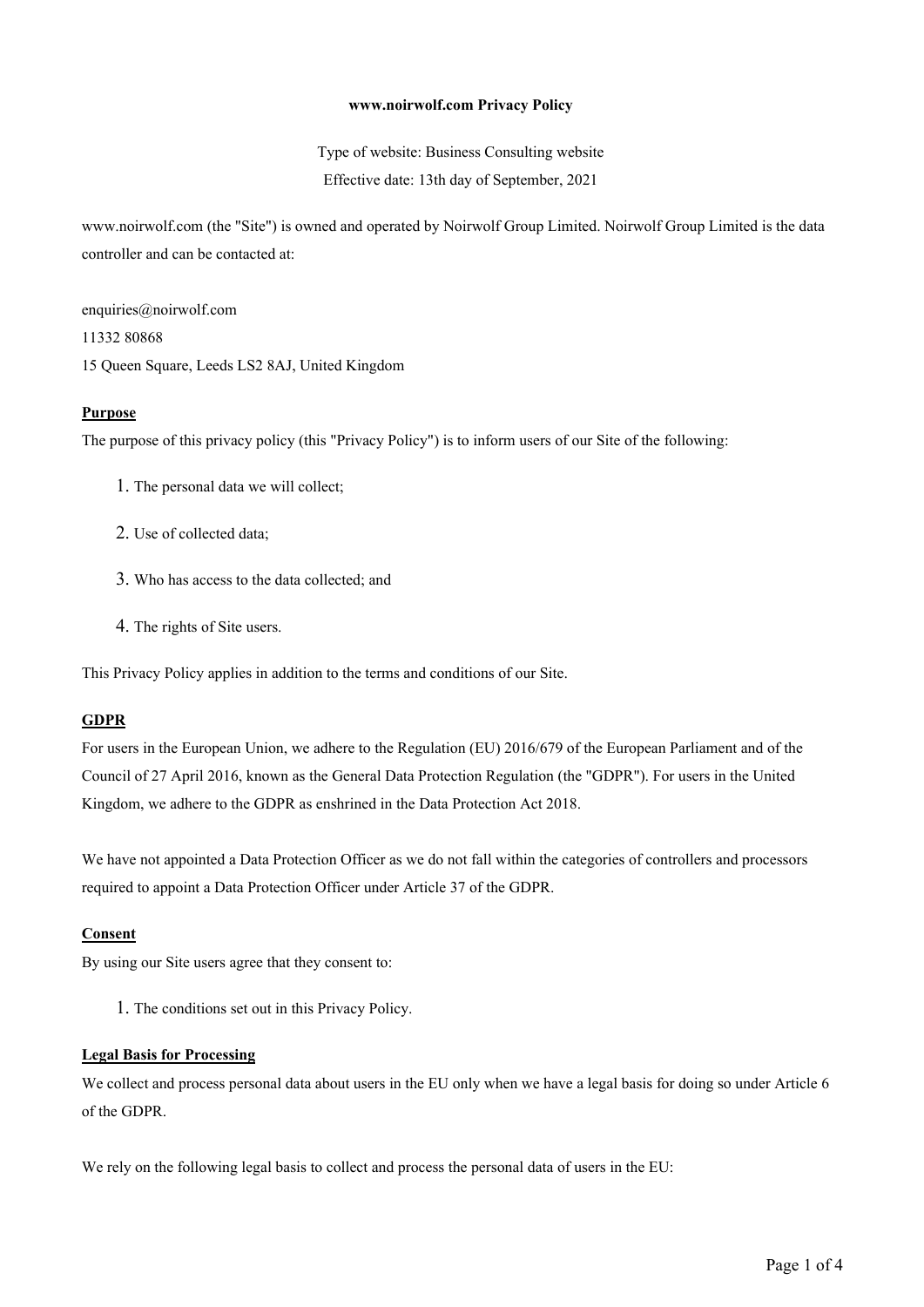1. Processing of user personal data is necessary to a task carried out in the public interest or in the exercise of our official authority.

# **Personal Data We Collect**

We only collect data that helps us achieve the purpose set out in this Privacy Policy. We will not collect any additional data beyond the data listed below without notifying you first.

# Data Collected in a Non-Automatic Way

We may also collect the following data when you perform certain functions on our Site:

- 1. First and last name;
- 2. Email address;
- 3. Phone number; and
- 4. Address.

This data may be collected using the following methods:

1. Contact Form.

# **How We Use Personal Data**

Data collected on our Site will only be used for the purposes specified in this Privacy Policy or indicated on the relevant pages of our Site. We will not use your data beyond what we disclose in this Privacy Policy.

The data we collect when the user performs certain functions may be used for the following purposes:

1. Communication.

# **Who We Share Personal Data With**

# Employees

We may disclose user data to any member of our organisation who reasonably needs access to user data to achieve the purposes set out in this Privacy Policy.

# **Other Disclosures**

We will not sell or share your data with other third parties, except in the following cases:

- 1. If the law requires it;
- 2. If it is required for any legal proceeding;
- 3. To prove or protect our legal rights; and
- 4. To buyers or potential buyers of this company in the event that we seek to sell the company.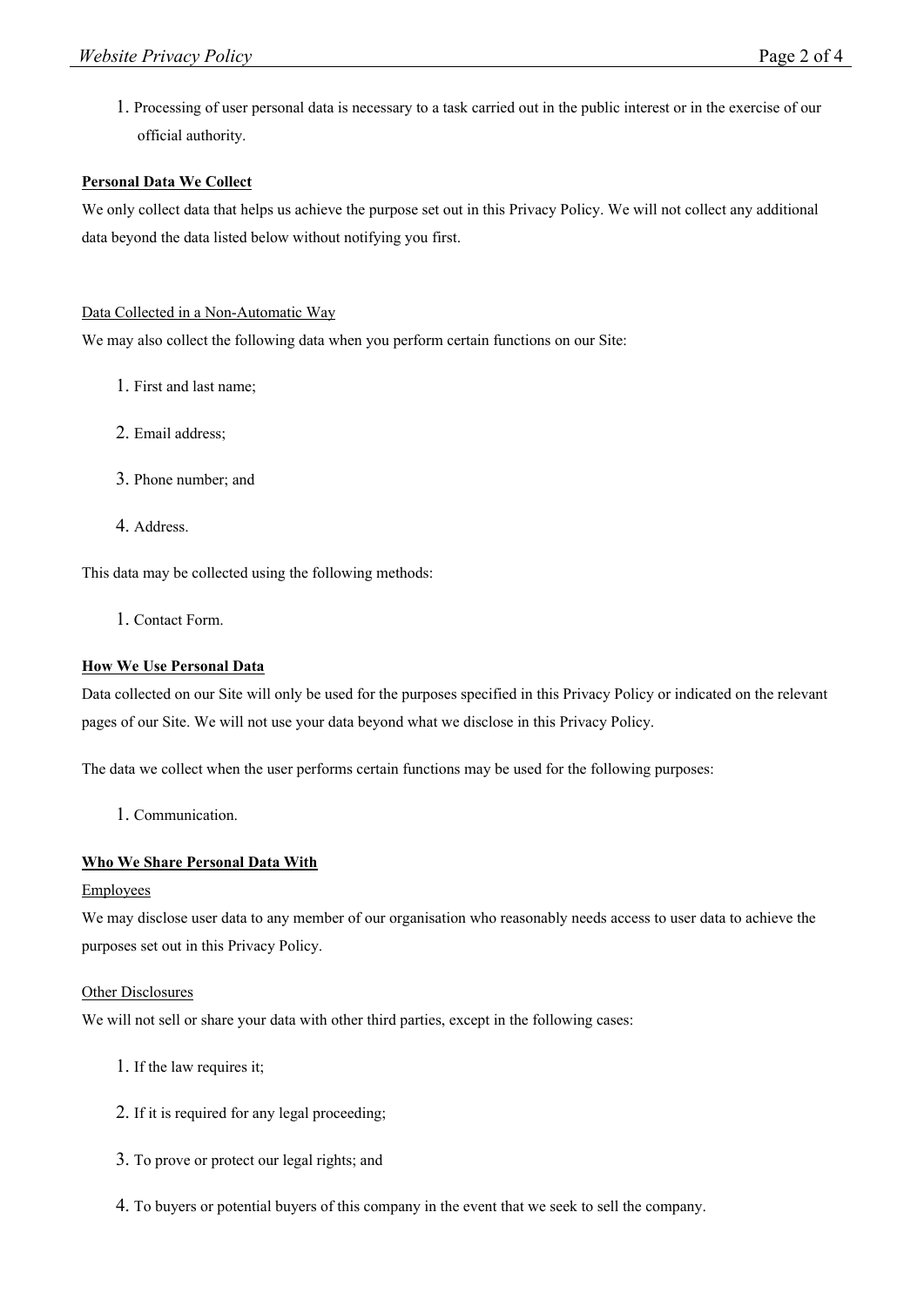If you follow hyperlinks from our Site to another Site, please note that we are not responsible for and have no control over their privacy policies and practices.

### **How Long We Store Personal Data**

User data will be stored until the purpose the data was collected for has been achieved.

You will be notified if your data is kept for longer than this period.

#### **How We Protect Your Personal Data**

In order to protect your security, we use the strongest available browser encryption and store all of our data on servers in secure facilities. All data is only accessible to our employees. Our employees are bound by strict confidentiality agreements and a breach of this agreement would result in the employee's termination.

While we take all reasonable precautions to ensure that user data is secure and that users are protected, there always remains the risk of harm. The Internet as a whole can be insecure at times and therefore we are unable to guarantee the security of user data beyond what is reasonably practical.

#### **Your Rights as a User**

Under the GDPR, you have the following rights:

- 1. Right to be informed;
- 2. Right of access;
- 3. Right to rectification;
- 4. Right to erasure;
- 5. Right to restrict processing;
- 6. Right to data portability; and
- 7. Right to object.

#### **Children**

We do not knowingly collect or use personal data from children under 16 years of age. If we learn that we have collected personal data from a child under 16 years of age, the personal data will be deleted as soon as possible. If a child under 16 years of age has provided us with personal data their parent or guardian may contact our privacy officer.

# **How to Access, Modify, Delete, or Challenge the Data Collected**

If you would like to know if we have collected your personal data, how we have used your personal data, if we have disclosed your personal data and to who we disclosed your personal data, if you would like your data to be deleted or modified in any way, or if you would like to exercise any of your other rights under the GDPR, please contact our privacy officer here: